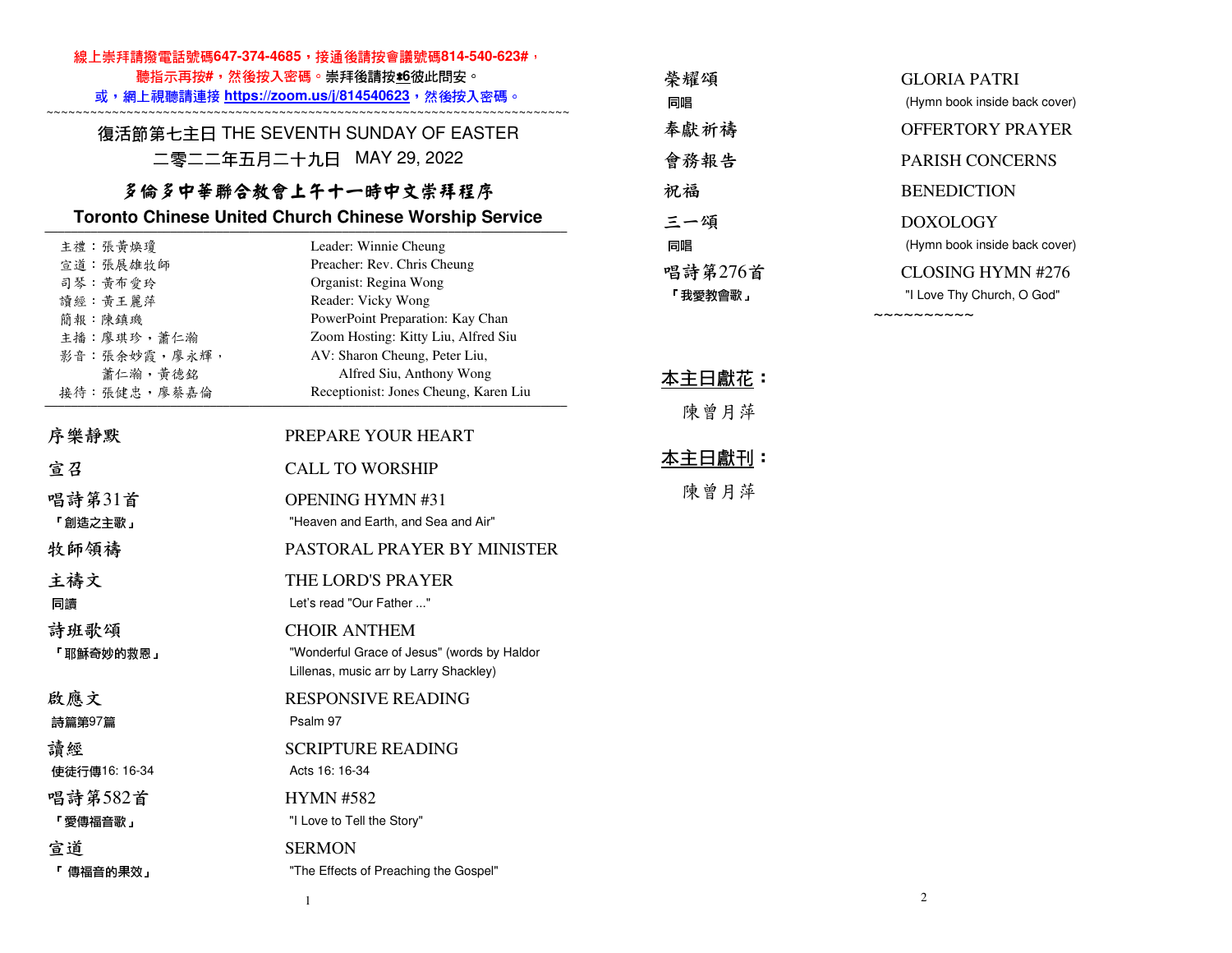# 關懷與支持:

- 1. 本堂英文崇拜每主日上午10時舉行,歡迎使用網上視聽請連接<u>https://us02web.zoom.us/j/4326626392,按入密碼</u>;或線上崇拜請 撥電話號碼(647)374-4685,接通後請按會議號碼814-540-623#,聽 指示再按#,然後按入密碼。若您出席實體中文崇拜,請遵照一切 防疫措施(在堂內維持戴上口罩,消毒雙手和保持適當人際距離), 使本堂成為一個安全健康的宗教場所。
- 2. 閃耀活水堂區議會宣佈,雖然安省政府已取消了大多部公眾地方強制性口罩的要求,但這並不意味著新冠病毒大流行已經結束或 感染風險已消除。敦促各堂區會眾繼續採取基本的公共衛生預防措施和遵循當地公共衛生部門的建議,以保護和減少新冠病毒的 傳播。
- 3. 如你或你的家人需要購買食物、取藥、外賣,或處理其他緊急事 務,您可以致電(647)883-3380與思羣服務的陳姑娘聯繫,查詢他 們在新冠肺炎疫情期間提供的服務;或者您可以致電留言給關顧 事工組的 梁杜敏儀(Loretta),她可以把您的需求轉給思羣服務。若<br>你知道节!震眾转道式伐清盟魔,太惠先覺得共同亲,數如始泽 你知道某人需要輔導或代禱關懷,亦事先徵得其同意,歡迎你通知張展雄牧師(416-754-7147內線1003)與他、她聯絡。
- 4. 若你需要布口罩,請聯絡黃布愛玲行政幹事(416-754-7147內線1001)以便安排領取或送到府上。
- 5. 我們感謝弟兄姊妹和主內朋友對教會的支持,在疫情影響下都按 著能力以金錢回應上帝給予的恩典。請使用適合你的方法捐獻: (1)若你親自交來教會,請先通知行政幹事黃布愛玲,以確保你 的 安 全 ; (2) 郵 寄 支 票 致 本 教 會 ; (3) 使 用 網 上 捐 款<br>http://www.co.edu.dec.co/co/co/d=47904,但大学要继与4%丢绩费 https://www.canadahelps.org/en/dn/47894,但本堂要繳付4%手續費。 (4)使用閣下的銀行電子轉賬服務,收款抬頭為<Toronto Chinese United Church > ,將奉獻金額用帳戶內的電郵地址發送到<br>tree info@hellacters 即可,書方不留言、認宜し始始担持嘴西面 tcuc.info@bellnet.ca 即可。請在<留言>部寫上你的捐封號碼,如 果您有具體指示,分配捐款予指定基金,可以在<留言>部註明。由於<留言>部的空間有限,建議您使用縮寫(例如,S =主日捐, BM=建設及維修基金,V=前瞻基金,T=感恩捐,F=獻花, B=獻刊,MS=傳道服務基金。 至於外展或特別捐,則請留言指示)。<br>加思你咚ィ留言、双八留空,則印発送的人智咚被泪为之只坦。 如果您將<留言>部分留空,則所發送的金額將被視為主日捐。

# 會務消息:

### **1.** 下主日為聖餐主日

 下主日為聖餐主日,請弟兄姊妹預備心靈返堂領受餅及杯。 並請攜帶各種罐頭食物捐給本市食物銀行,藉此實現邀請貧窮的人與我們一同在聖桌前分享上帝的恩賜。安省政府已更改新冠病毒疫情的限制措施,我們鼓勵弟兄姊 妹重新參加實體崇拜,回應上帝的愛。若您仍未能參加,歡 迎您來領取聖餐餅杯套裝在家使用。

## **2.** 誠邀你和親友參加以下網上平台的聚會:

#### $\blacktriangleright$ 兒童主日學

日期:6月4、18日(星期日) 時間:上午11:30 會議ID編號: 432 662 6392 網絡鏈線:https://us02web.zoom.us/j/4326626392

#### $\blacktriangleright$ 就業團契

日期:6月11日(星期六) 時間:晚上8:00 主題:《聖經人物素描》由蕭舒啟恩主持會議ID編號: 820 3340 0639 網絡鏈線:https://us02web.zoom.us/j/82033400639

#### ➤ 迦南研經班

日期:6月20日(星期一) 時間:下午2:00 舊約簡介:《哈巴谷書》由張展雄牧師主講電話鏈線:647-374-4685,會議號碼820 5872 5569#,再按 #,最後輸入密碼。網絡鏈線:https://us02web.zoom.us/j/82058725569

### **3.** 壘球隊比賽

 基督教會社群壘球協會賽季已經開始了!本堂盟約隊將於6 月4日和5日(星期六及星期日)下午二時在Iroquois Park對賽。歡迎你屆時前往295 Chartland Blvd S, Scarborough觀賽助陣。